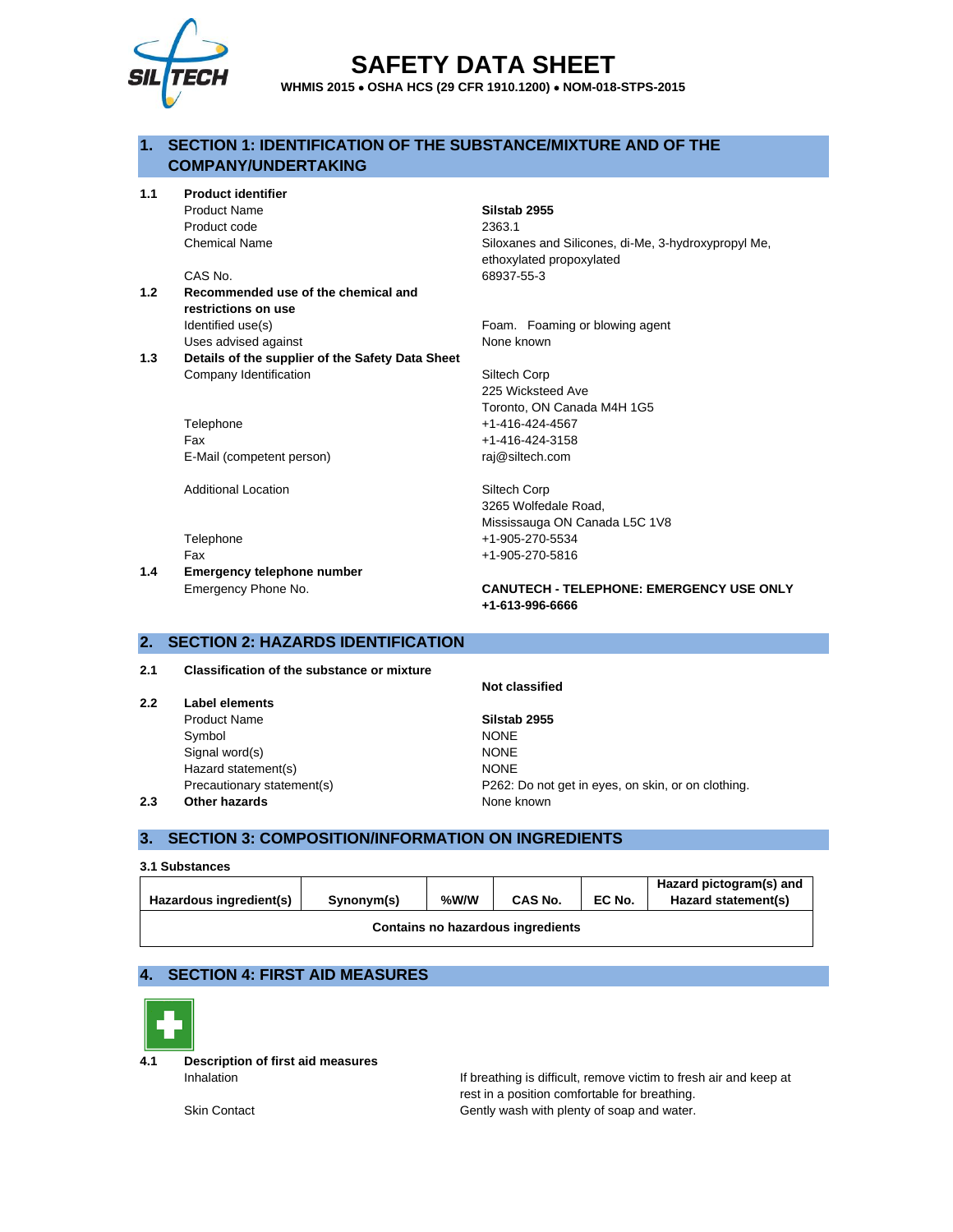| 1-416-424-4567 www.siltech.com               |                                                                                             |                                                                                                                                                                                                          |  |  |  |
|----------------------------------------------|---------------------------------------------------------------------------------------------|----------------------------------------------------------------------------------------------------------------------------------------------------------------------------------------------------------|--|--|--|
| Product: Silstab 2955<br>SDS #: 2363.1       |                                                                                             |                                                                                                                                                                                                          |  |  |  |
|                                              | Eye Contact                                                                                 | If substance has got into the eyes, immediately wash out with<br>plenty of water for several minutes.                                                                                                    |  |  |  |
|                                              | Ingestion                                                                                   | If swallowed, seek medical advice immediately and show this<br>container or label.                                                                                                                       |  |  |  |
| 4.2                                          | Most important symptoms and effects, both<br>acute and delayed                              | Not available.                                                                                                                                                                                           |  |  |  |
| 4.3                                          | Indication of any immediate medical<br>attention and special treatment needed               | Treat symptomatically.                                                                                                                                                                                   |  |  |  |
| 5.                                           | <b>SECTION 5: FIRE-FIGHTING MEASURES</b>                                                    |                                                                                                                                                                                                          |  |  |  |
| 5.1                                          | <b>Extinguishing Media</b><br>Suitable Extinguishing Media                                  | In case of fire, use water spray, foam, dry powder or CO2<br>for extinction. Keep containers cool by spraying with water if<br>exposed to fire.                                                          |  |  |  |
| 5.2                                          | Unsuitable Extinguishing Media<br>Special hazards arising from the substance or<br>mixture  | None known<br>Silicon Dioxide, carbon oxides, incompletely burned carbon<br>compounds, formaldehyde.                                                                                                     |  |  |  |
| 5.3                                          | <b>Advice for fire-fighters</b>                                                             | A self contained breathing apparatus and suitable protective<br>clothing should be worn in fire conditions.                                                                                              |  |  |  |
| 6.                                           | <b>SECTION 6: ACCIDENTAL RELEASE MEASURES</b>                                               |                                                                                                                                                                                                          |  |  |  |
| 6.1                                          | Personal precautions, protective equipment and<br>emergency procedures                      | Avoid contact with skin, eyes or clothing. Use personal<br>protective equipment as required.                                                                                                             |  |  |  |
| 6.2<br>6.3                                   | <b>Environmental precautions</b><br>Methods and material for containment and<br>cleaning up | Avoid release to the environment.<br>Caution - spillages may be slippery. Cover spills with inert<br>absorbent material. Transfer to a container for disposal.                                           |  |  |  |
| 6.4                                          | Reference to other sections                                                                 | See Section: 7 & 8.                                                                                                                                                                                      |  |  |  |
| <b>SECTION 7: HANDLING AND STORAGE</b><br>7. |                                                                                             |                                                                                                                                                                                                          |  |  |  |
| 7.1                                          | <b>Precautions for safe handling</b>                                                        | Avoid contact with skin and eyes. Avoid ingestion. Use<br>only with sufficient ventilation. Wash thoroughly after<br>handling. General hygiene measures for the handling of<br>chemicals are applicable. |  |  |  |
| 7.2                                          | Conditions for safe storage, including any<br>incompatibilities<br>Storage Temperature      | Store in a tightly closed container.<br>Ambient                                                                                                                                                          |  |  |  |
|                                              |                                                                                             |                                                                                                                                                                                                          |  |  |  |

Storage Life Stable under normal conditions. Incompatible materials **Incompatible materials COXID 7.3 Specific end use(s) Industrial use** 

### **8. SECTION 8: EXPOSURE CONTROLS/PERSONAL PROTECTION**

#### **8.1 Control parameters**

**8.1.1 Occupational Exposure Limits**

|                                        |                                                                                                      |                                                                       | LTEL (8 hr TWA  | LTEL (8 hr TWA                | <b>STEL</b> | <b>STEL</b>          |             |
|----------------------------------------|------------------------------------------------------------------------------------------------------|-----------------------------------------------------------------------|-----------------|-------------------------------|-------------|----------------------|-------------|
|                                        | <b>SUBSTANCE</b>                                                                                     | CAS No.                                                               | ppm)            | mg/m <sup>3</sup>             | (ppm)       | (mg/m <sup>3</sup> ) | <b>Note</b> |
| None assigned                          |                                                                                                      |                                                                       |                 |                               |             |                      |             |
| 8.1.2<br><b>Biological limit value</b> |                                                                                                      |                                                                       | Not established |                               |             |                      |             |
| 8.1.3                                  | <b>PNECs and DNELs</b>                                                                               |                                                                       |                 | Not established               |             |                      |             |
| 8.2<br>8.2.1<br>8.2.2                  | <b>Exposure controls</b><br>Appropriate engineering controls<br><b>Personal protection equipment</b> |                                                                       |                 | Provide adequate ventilation. |             |                      |             |
| Eye/face protection                    |                                                                                                      | Wear protective eyewear (goggles, face shield, or safety<br>glasses). |                 |                               |             |                      |             |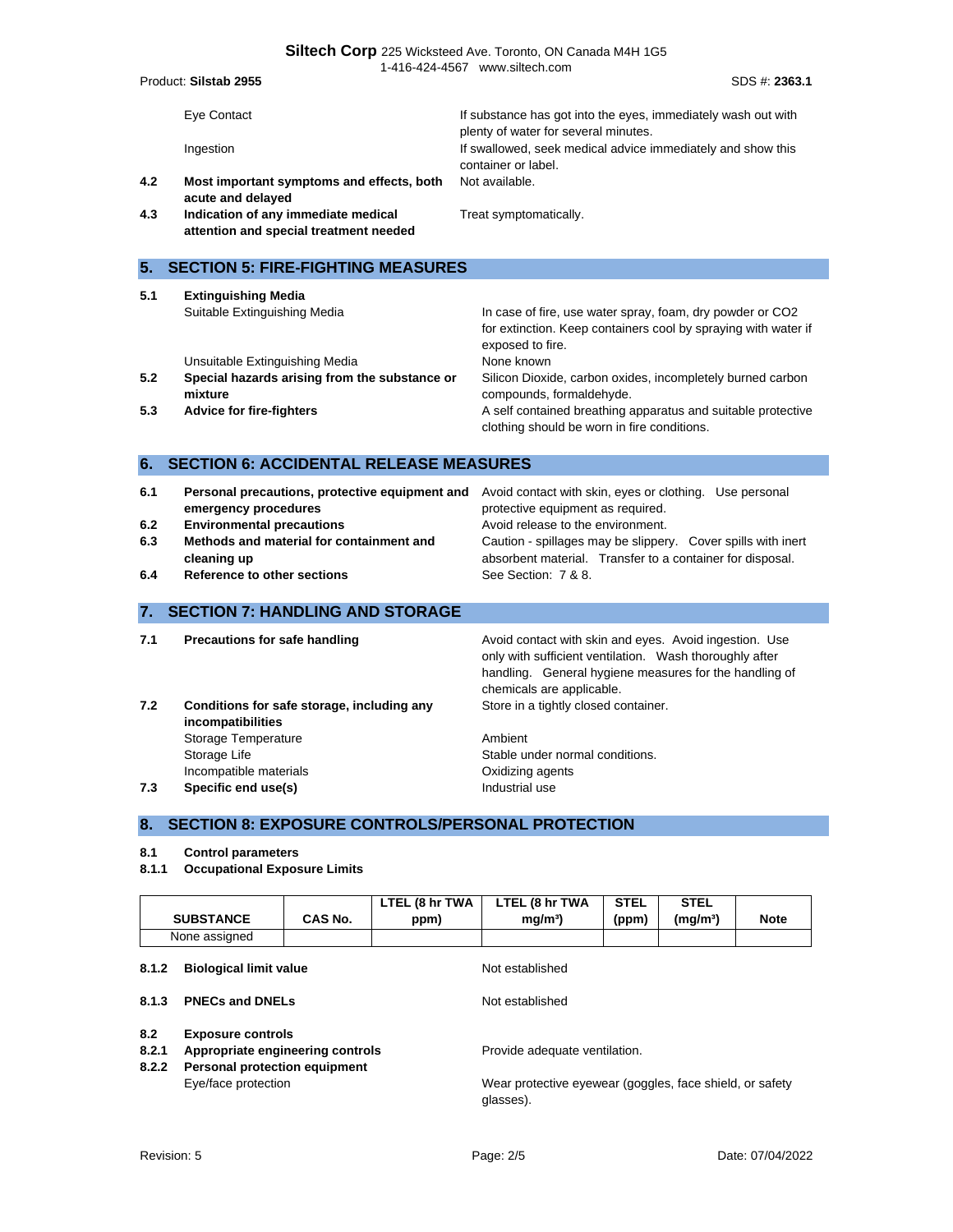Product: **Silstab 2955** SDS #: **2363.1**



Skin protection (Hand protection/ Other) Wear suitable gloves if prolonged skin contact is likely.



Respiratory protection **No personal respiratory protective equipment normally** No personal respiratory protective equipment normally required.

**8.2.3 Environmental Exposure Controls Avoid release to the environment.** 

### **9. SECTION 9: PHYSICAL AND CHEMICAL PROPERTIES**

**9.1 Information on basic physical and chemical**

**properties** Appearance Liquid Odour **Faint.** Odour Threshold Not available. pH Not available. Melting Point/Freezing Point Not available. Initial boiling point and boiling range  $>100^{\circ}C$  @ 760mmHg Flash point (PMCC)  $>100^{\circ}$ C Evaporation rate Not available. Flammability (solid, gas) Not applicable. Upper/lower flammability or explosive limits Not available. Vapour pressure and the Not available. Vapour density and the state of the Not available. Relative density / Specific Gravity (25°C) 1.05 Solubility(ies) Soluble in water. Partition coefficient: n-octanol/water Not available. Auto-ignition temperature Not available. Decomposition Temperature Not available. Viscosity  $(25^{\circ}C)$  1000 - 1600 cps Explosive properties Not applicable. Oxidising properties Not applicable.

### **10. SECTION 10: STABILITY AND REACTIVITY**

- 
- 
- **10.3 Possibility of hazardous reactions** Will not occur.
- **10.4 Conditions to avoid** None known.
- **10.5 Incompatible materials 10.5 Incompatible materials**
- 

**10.1 Reactivity 10.1 Reactivity Reactivity Reactivity Stable under normal conditions. 10.2 Chemical stability 10.2 Chemical stability Stable under normal conditions. 10.6 Hazardous Decomposition Product(s)** Silicon Dioxide, carbon oxides, incompletely burned carbon compounds, formaldehyde.

### **11. SECTION 11: TOXICOLOGICAL INFORMATION**

**11.1 Information on toxicological effects**

**Acute toxicity**

**Effects and Symptoms skin corrosion/irritation** Not classified

Ingestion Low toxicity under normal conditions of handling and use. Inhalation **Inhalation** Low toxicity under normal conditions of handling and use. Skin Contact **None anticipated** Eye Contact **None anticipated**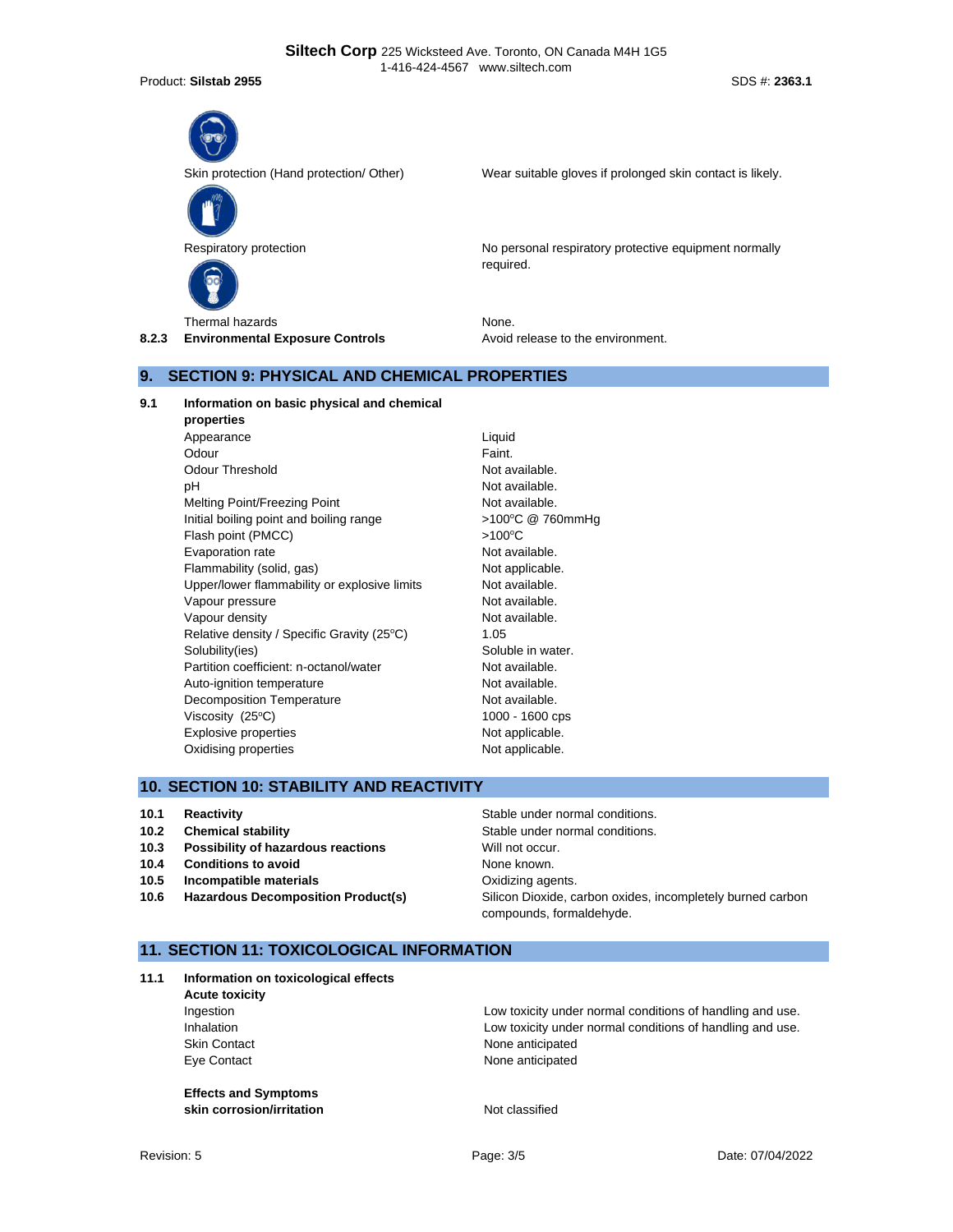Product: Silstab 2955

| Serious eye damage/irritation            | Not classified |
|------------------------------------------|----------------|
| Respiratory or skin sensitization        | Not classified |
| Germ cell mutagenicity                   | Not classified |
| Carcinogenicity                          | Not classified |
| <b>Reproductive toxicity</b>             | Not classified |
| <b>STOT - single exposure</b>            | Not classified |
| STOT - repeated exposure                 | Not classified |
| <b>Aspiration hazard</b>                 | Not classified |
| Delayed and chronic effects              | Not available  |
| Calculated acute toxicity estimate (ATE) | Not available  |

### **12. SECTION 12: ECOLOGICAL INFORMATION**

| 12.1 | <b>Toxicity</b>                           | Not available. |
|------|-------------------------------------------|----------------|
| 12.2 | Persistence and degradability             | Not available. |
| 12.3 | <b>Bioaccumulative potential</b>          | Not available. |
| 12.4 | Mobility in soil                          | Not available. |
| 12.5 | <b>Results of PBT and VPVB assessment</b> | Not available. |
| 12.6 | Other adverse effects                     | None known     |

#### **13. SECTION 13: DISPOSAL CONSIDERATIONS**

**13.1 Waste treatment methods Do not empty into drains; dispose of this material and its** container in a safe way. **13.2 Additional Information 13.2 Additional Information Dispose of contents in accordance with local, state or** national legislation.

#### **14. SECTION 14: TRANSPORT INFORMATION**

- **14.1 <b>DOT / TDG /** Road/Rail (ADR/RID) Not classified as hazardous for road transport.
- **14.2** Air (ICAO/IATA) Not classified as hazardous for air transport.
- **14.3** Sea (IMDG) **Not classified as hazardous for marine transport.**

## **15. SECTION 15: REGULATORY INFORMATION**

```
REACH Registration No. Polymer exempt.
```
for Authorisation

Candidate List of Substances of Very High Concern Possible trace amounts of: Octamethylcyclotetrasiloxane (CAS# 556-67-2) < 0.01% Decamethylcyclopentasiloxane (CAS# 541-02-6) < 0.1% Dodecamethylcyclohexasiloxane (CAS# 540-97-6) < 0.1% Propylene Oxide (CAS# 75-56-9) < 1 ppm 1,4-Dioxane (CAS# 123-91-1) < 1 ppm

Not classified as hazardous for rail transport.

#### **15.2 International Inventories**

|                                |              | <b>Not</b> | Polymer |       |
|--------------------------------|--------------|------------|---------|-------|
| Country                        | Listed       | listed     | exempt  | Other |
| United States (TSCA)           | ✓            |            |         |       |
| Canada (DSL/NDSL)              | DSL√         |            |         |       |
| European Union (EINECS/ELINCS) |              |            | ✓       |       |
| Australia (AICS)               | $\checkmark$ |            |         |       |
| China (IECSC)                  | $\checkmark$ |            |         |       |
| Japan (ENCS)                   | $\checkmark$ |            |         |       |
| South Korea (KECI)             | ✓            |            |         |       |
| Taiwan (TCSI)                  | $\checkmark$ |            |         |       |
| New Zealand (NZIoC)            | ✓            |            |         |       |
| Philippines (PICCS)            | ✓            |            |         |       |